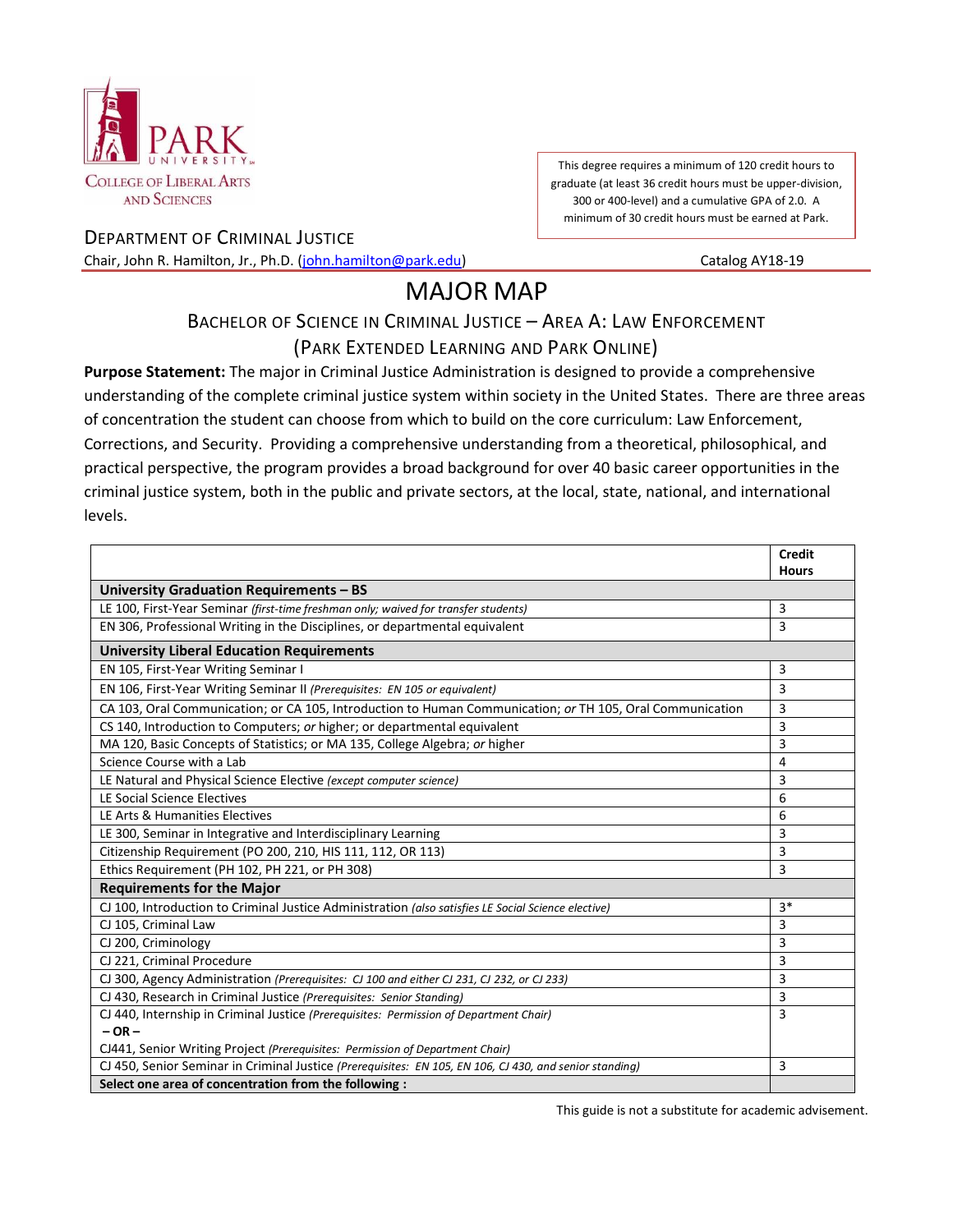| Area A: Law Enforcement                                                                                         | 9  |
|-----------------------------------------------------------------------------------------------------------------|----|
| CJ 231, Introduction to Law Enforcement                                                                         |    |
| CJ 311, Criminal Investigation (Prerequisites: CJ 100 and CJ 105)                                               |    |
| CJ232, Introduction to Corrections or CJ233, Introduction to Security                                           |    |
| <b>Criminal Justice Electives</b>                                                                               | 12 |
| (From Criminal Justice courses not in the Core or the individual student's Area of Concentration: one 200-level |    |
| course and three 300-level and/or 400 level courses, at least one of which must be 400-level courses)           |    |
|                                                                                                                 |    |

#### **Recommended Schedule**

| Year 1            |                                   |               |
|-------------------|-----------------------------------|---------------|
| <b>Course No.</b> | <b>Course Title</b>               | <b>Cr Hrs</b> |
| <b>CJ100</b>      | Intro to CJ                       | 3             |
| CJ105             | <b>Criminal Law</b>               | 3             |
| <b>EN105</b>      | 1st Yr Writing Sem I              | 3             |
| <b>EN106</b>      | 1 <sup>st</sup> Yr Writing Sem II | 3             |
| <b>CS140</b>      | Intro to Computers                | 3             |
| MA120/135         | <b>Basic Stats/Coll Algebra</b>   | 3             |
| <b>LE100</b>      | 1 <sup>st</sup> Year Seminar      | 3             |
| <b>SSLE</b>       | Soc Sci LE                        | 3             |
|                   | Elective                          | 3             |
|                   | Elective                          | 3             |
| Total             |                                   | 30            |

Year 2

| <b>Course No.</b> | <b>Course Title</b>  | Cr Hrs |
|-------------------|----------------------|--------|
| CJ200             | Criminology          | 3      |
| CJ221             | Crim Procedure       | 3      |
| CJ231             | Intro to Law Enf     | 3      |
| CJ2               | CJ elective          | 3      |
| <b>NS</b>         | Nat Sci with Lab     | 4      |
| <b>NS</b>         | Nat Sci LE           | 3      |
| HU                | <b>Humanities LE</b> | 3      |
| <b>SSLE</b>       | Soc Sci LE           | 3      |
| CA103/CA105/TH105 |                      | 3      |
|                   | Elective             | 3      |
| Total             |                      | 31     |

Year 3

| <b>Course No.</b> | <b>Course Title</b>    | Cr Hrs |
|-------------------|------------------------|--------|
| CJ300             | Agency Admin           |        |
| CJ311             | Criminal Investigation |        |
| CJ <sub>3</sub>   | CJ elective            |        |
| CJ3               | CJ elective            |        |
| HH                | <b>Humanities LE</b>   |        |